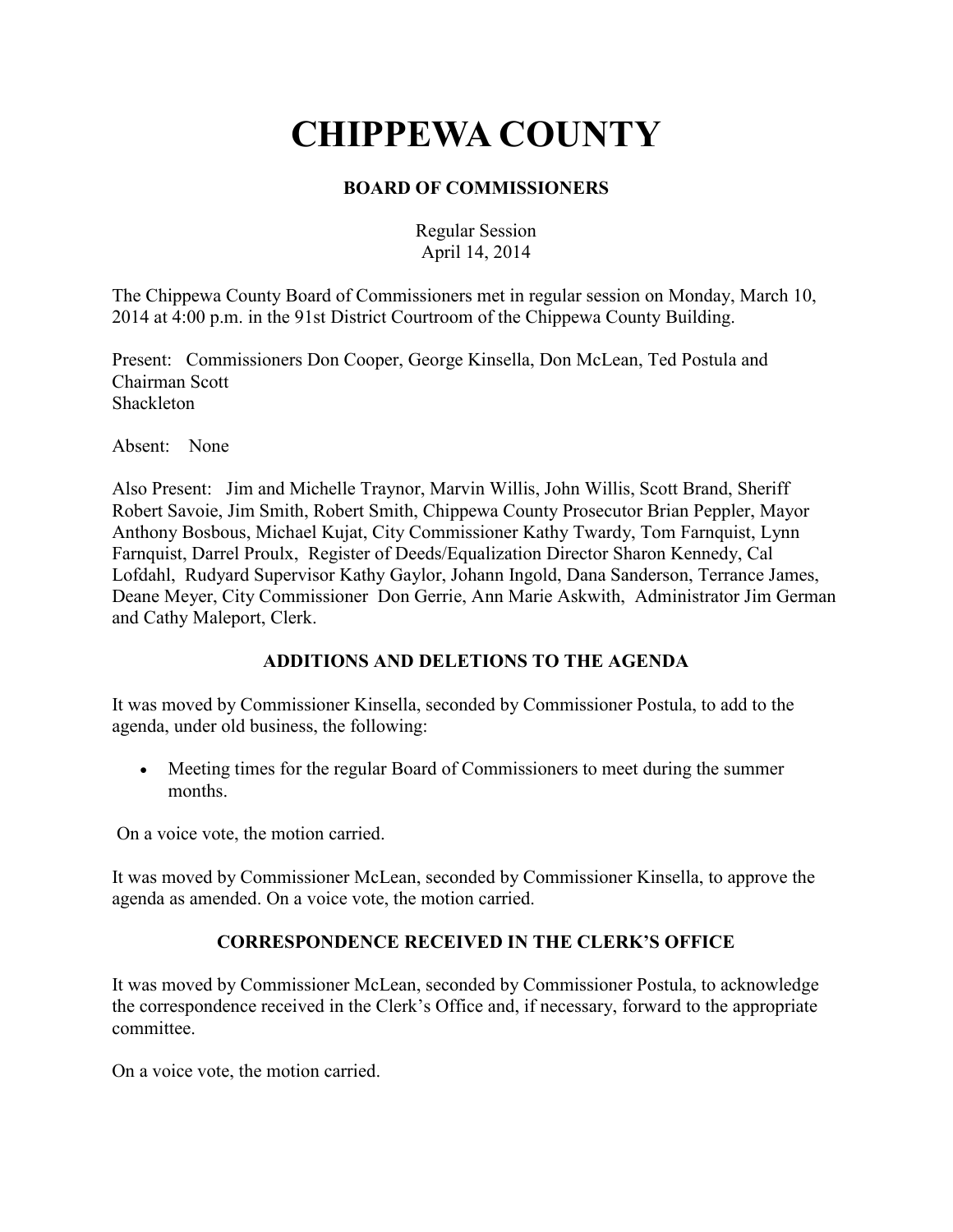## **APPROVAL OF COUNTY BOARD MINUTES**

It was moved by Commissioner McLean, seconded by Commissioner Cooper, to approve the regular County Board meeting minutes of March 10, 2014, as presented. On a voice vote, the motion carried.

## **PUBLIC COMMENTS**

- **Mayor Tony Bosbous**, expressed his support for NTI, noting that they've been in business a very long time and provide a tremendous service in our community. He also stated that Smith Sanitation is a good company and cited the mutual benefits of pairing the two operations**.**
- **Kathy Twardy,** Sault Ste. Marie City Commissioner, agreed with what Mayor Tony Bosbous said. NTI is a very important program within our county. She provided a specific example referencing someone she went to school with that has been gainfully employed for almost 20 years with NTI. She said, "I'm in full support of the millage; we have to pay for recycling anyway; why not support a program that you believe in, and that I know gives this county, and this city a good service. "
- **Ed DeTour,** Director of Northern Transitions, added that it is nice to hear positive things in the community when we talk about NTI; but, that he also knew the reason why we're here. "I'm proud to be a citizen in this county that has a program like this. We have a unique program that not only provides good services to the people that are paying the millage for the recycling; but, also secondary provides a service to people who need the work and placement," said Mr. DeTour.
- **Allison Youngs, resident of Sault Ste. Marie, indicated that one of the reasons they** always voted to pass this millage is the fact that it does employ Northern Transitions.
- **Johann Ingold**stated that he has been involved with the sheltered workshop before it was a sheltered workshop. He added, "I would hope that you would take into consideration, the fact that the recycling alone is only a part of the reason that this is an ongoing process. The other part is that it helps a number of people who need help in order to become contributing citizens, in one way or another, to the community. I would hope that you would keep that in mind when you make your decision."
- **Jim Smith**, owner of Smith Sanitation started out by saying that he is not unsympathetic to what NTI has done in the community and they have helped a lot of people out. He went on to say, "I just don't know where everybody says all these jobs are going to go away. I do believe there are many other alternatives to train these folks in different areas; we would have a better program for the whole county."
- **Shirley Farnquist**, in support of NTI, urged the Commission to pass the millage as presented. She shared with the Commissioners a story she did on NTI employees that won the Michigan of the year story award.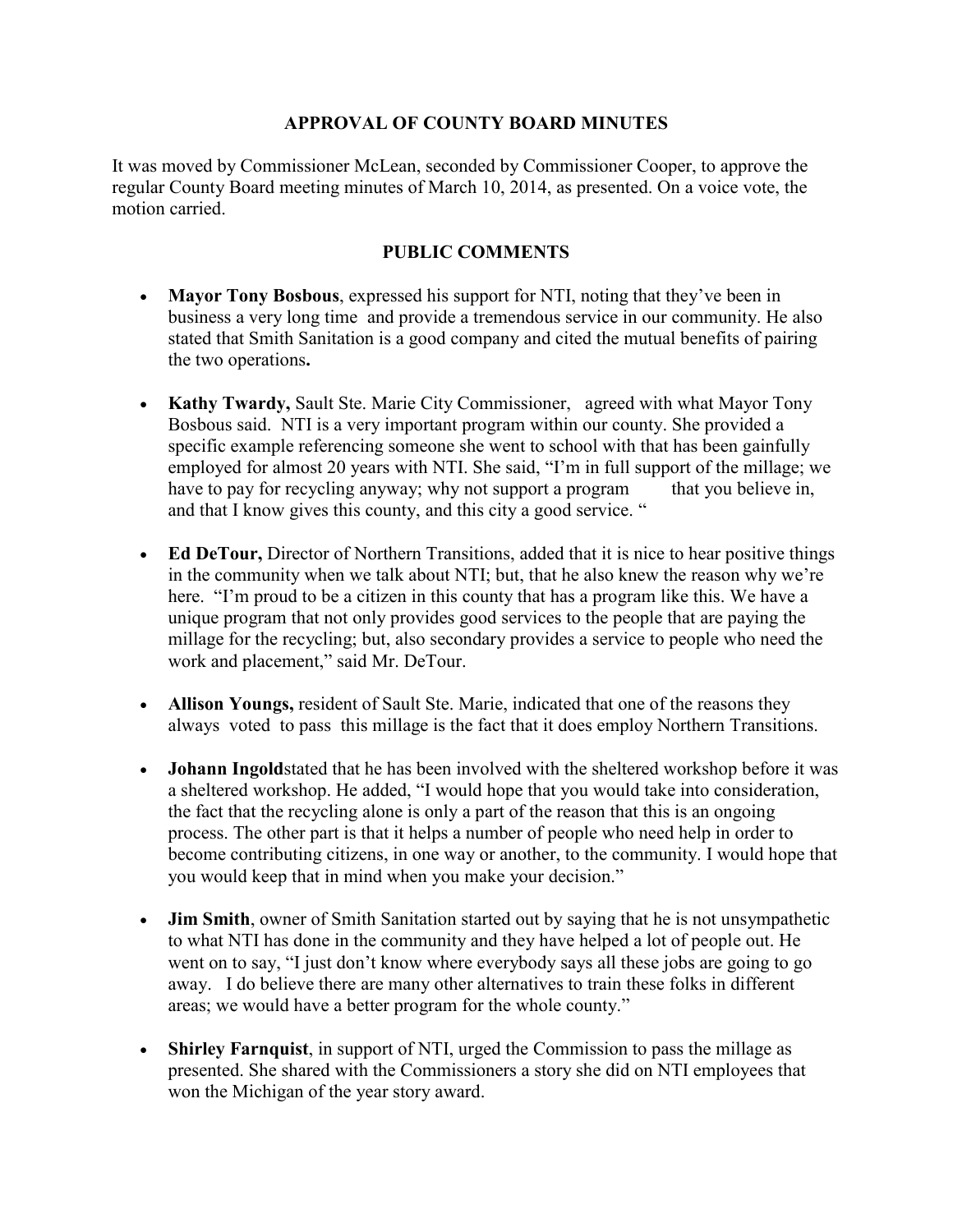- **Dana Sanderson,** president of the Board of Northern Transition, also a small business owner and a registered social worker stated, "Twenty- four years of service with a very effective, positive working relationship, demonstrates a fiscal responsibility. To suggest that the people whose jobs would be compromised by this, could easily be placed in jobs elsewhere, is not true; there is more to this than just money." She went on to say, " I have been very troubled by this and I am very much in favor of Northern Transitions continuing as the entity that it is; to make the changes that have been brought up, would not only be devastating to that entity, but also, to a lot of people involved."
- **Diane Meyer,** member of the EUP solid waste committee, stated that she believed it would be a mistake for the commission not to pass the millage. She did not want to see jobs in our county/city be outsourced to another state. She added, "It's a much healthier community if we support our own people."
- **Ann Marie Askwith** noted that she worked at NTI and also worked with the individuals, "It is a Superb Operation." She encouraged the Commission to look at other ways of making both of these individuals win.
- **Cal Lofdahl** commented on the recycling millage article in Friday's paper and read a short excerpt. He said, "We do not require anyone to pull a trailer, we upon request, will pull it ourselves, that's as hard as it gets," said Mr. Lofdahl.
- **Don Gerrie,** Sault Ste. Marie City Commissioner expressed his support for Northern Transitions. He said "I can tell you from experience there are no hidden costs and that it is a very well-run operation. Everything is very transparent; Northern Transitions, from my perspective, is one of the best run operations in this community."
- **Terrance James**, citizen of Sault Ste. Mare, Chippewa County, noted that he is on the Board of Superior lines independent living in Marquette and the living philosophy that they follow is that every citizen has the right to participate in society, and life, to the fullest extent possible. He said, "I think this is a service that provides value to the community that goes beyond simply costs."
- **Bud Willis,** resident of Sugar Island, commented on the special election for the schools coming up on May 6, 2014. He believed they should be held in an August primary or November General Election.
- **Kathy Gaylor,** supervisor of Rudyard Township, expressed her concerns as supervisor stating that a millage is always targeted at the taxpayer and should be responsibly spent. After referencing their revenue and expenses stated, "I just don't think this is responsible," encouraging the competitive bid process. I think that if this were competitively bid out, you would see some great growth in the recycling program."
- **Joel Krupa** , expressed his support of NTI and referenced reliability , consistency, and dependability.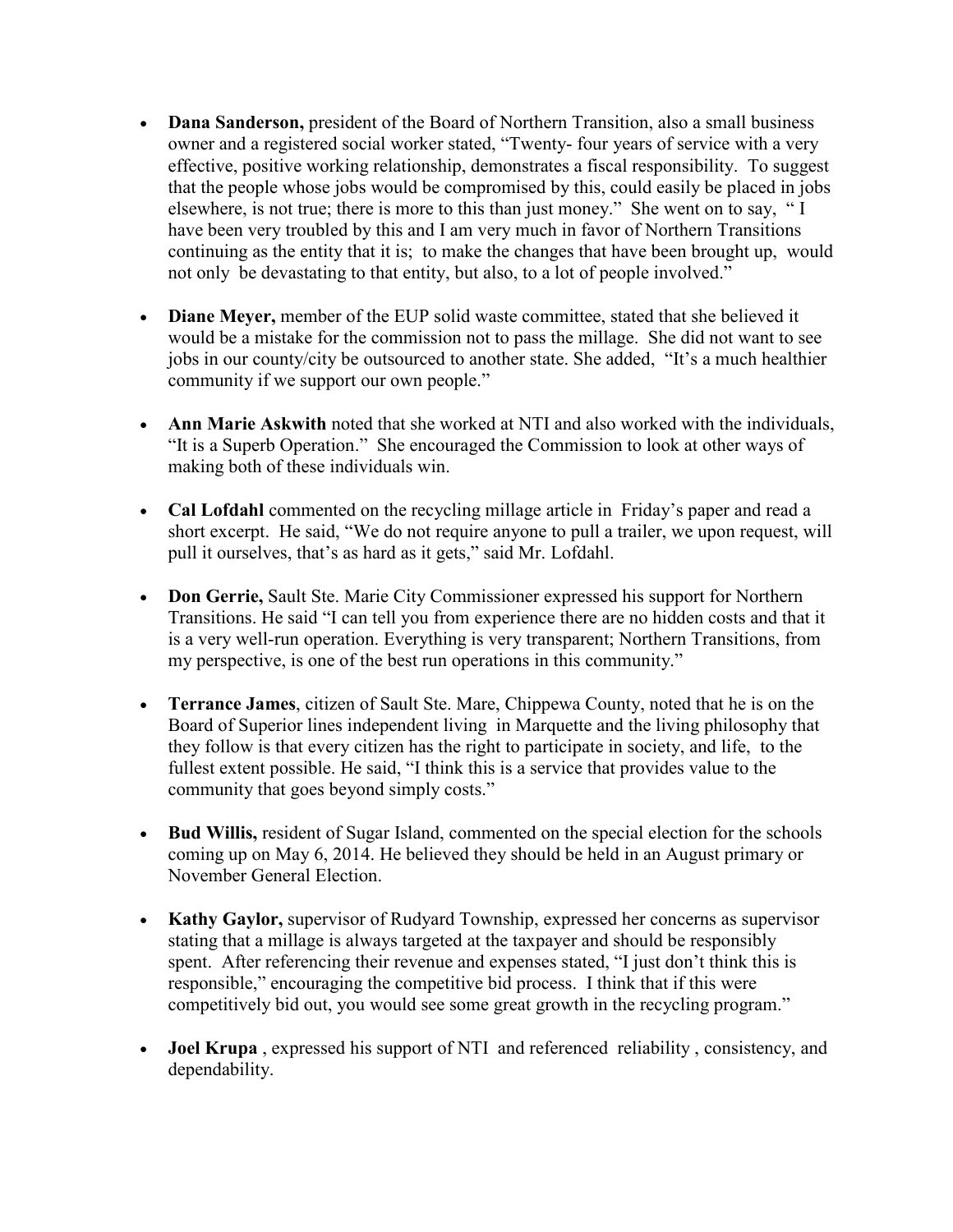- **Ms. Krause**, expressed her concerns with the millage re: costs and 24 hour service.
- **Richard Dalimonte** , first stated that he is in support of the millage for NTI and the recycling program. He also referenced Mr. Smith, and his company, doing an amazing job in what they do.
- **Penny Clark,** expressed her support for the millage, as is, and NTI she said, "It takes a special skill to train people and I believe NTI has that skill."

Declaring the public comments period closed at 5:05 p.m. Chairman Shackleton called upon Commissioner Kinsella to discuss his addition to the agenda and referenced regular board summer meeting times.

## **Old Business**

## **Regular Board Meeting Times for the summer Months**

It was moved by Commissioner Kinsella, seconded by Commissioner Postula, to change the regular Board meeting times to 2:00 p.m. May through September 2014.

On a voice vote, the motion carried with Commissioner Cooper voting Nay.

**Administrator's Report** – Given for informational purposes only  $\sim$  No action items.

#### **Standing Committee Reports**

Chairman Shackleton communicated that if there were no objections; he would ask that Finance Claims and Accounts go first, having no objections, he called upon Commissioner Cooper.

# **FINANCE, CLAIMS AND ACCOUNTS COMMITTEE MEETING MINUTES**

April 10, 2014 ~ Commissioner Cooper Chair

# **AGENDA ITEMS**

# **Chippewa County Recycling Program Millage Renewal Language approval**

#### **CHIPPEWA COUNTY RECYCLING PROGRAM PROPOSITION MILLAGE RENEWAL REQUEST**

(This proposal will permit the County to renew and fully restore the millage which was previously approved by the electors in 2010 to fund the recycling program in Chippewa County)

Shall the expired previous voted increase in the tax limitation imposed under Article IX, Section 6 of the Michigan Constitution on general ad valorem taxes with CHIPPEWA COUNTY,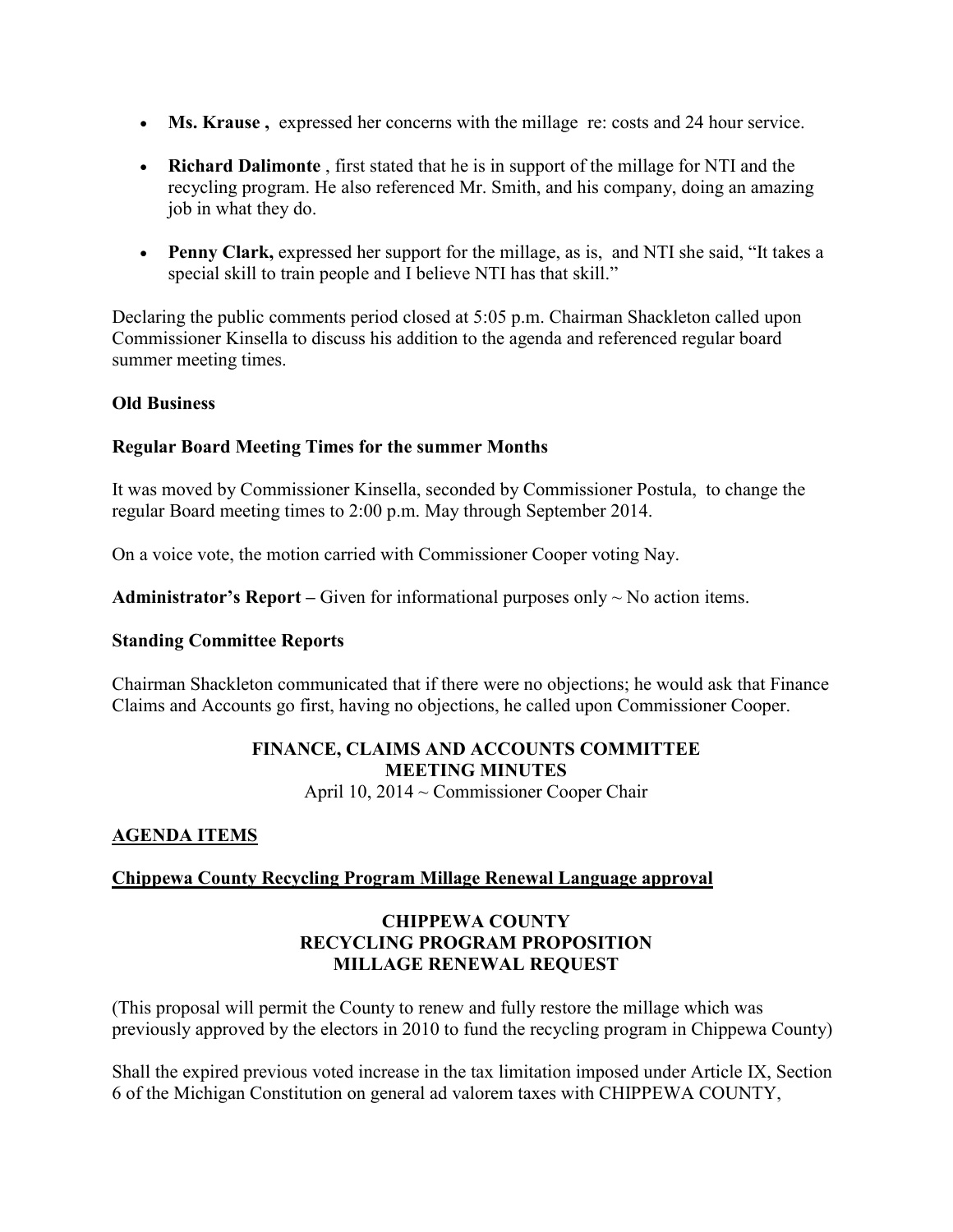MICHIGAN of .50 mill (\$.50 per \$1,000 of taxable value) be renewed at .50 mill (\$.50 per \$1,000 of taxable value) and be levied for 4 years, being 2014, 2015, 2016, and 2017, inclusive, for the purpose of providing funds for the development and operation of the Chippewa County Recycling Program, and shall the County levy such millage for said purpose? The estimated of revenue the County will collect if this millage is approved and levied in 2014 is \$546,000.



The Committee had a lengthy discussion regarding the Chippewa County Recycling Program and the proposed Millage Renewal. The discussion included the original language, which included the Soo Sheltered Workshop, as part of the wording in the ballot language, which was already approved by the NTI Advisory Board; reduction in costs, and comparisons from other County Recycling Programs.

It was moved by Commissioner Cooper, seconded by Commissioner McLean, to approve the language as presented and place it on the August Primary ballot. A discussion followed.

Chairman Shackleton noted, that this millage request is the language that was sent to us by the recycling committee; the concern from Mr. Smith and Mr. Smith's supporters, is that if the language was slightly changed, it would be more open for bid. He went on to say, "I want people to understand that this issue was not initiated by the county. Mr. Smith came to us and suggested that he would like an opportunity to bid on it."

Commissioner McLean noted, that in the Finance minutes, he voted against bringing this to this point. He explained that the reason he voted that way, was because he thought there were some unanswered questions. Upon research over the weekend, he said, "I feel very comfortable, at this point, of supporting this millage to continue as it is; it's a terrific program."

Commissioner Kinsella stated that he did not believe they should mix NTI with the recycling, from the standpoint of, we're for NTI or against NTI referencing he is not in any way against NTI operations. He said, "I'm in support of the millage from the standpoint of it going forward, I argued about the language and I didn't win that vote."

Commissioner Cooper indicated that he has a problem with the language as well, it should be stronger……it should be written up so people know what their voting for. He added, "There is no doubt in my mind and there never was that this should ever be changed."

Trying to keep an open mind, Commissioner Postula indicated he went to the supervisors of the townships he represents and that all of them we're in favor of NTI. He also noted that they also indicated that there is always room for improvement and that they tried to keep an open mind as well. He added, "Jim runs a good operation."

Chairman Shackleton provided his research results, noting that other jurisdictions may have better numbers on the surface, but that does not necessarily mean they are cheaper to run once all the fees and costs are added up. He provided examples of other counties. He went on to say that we are average for the state in regards to recycling. What it added for me is "The program we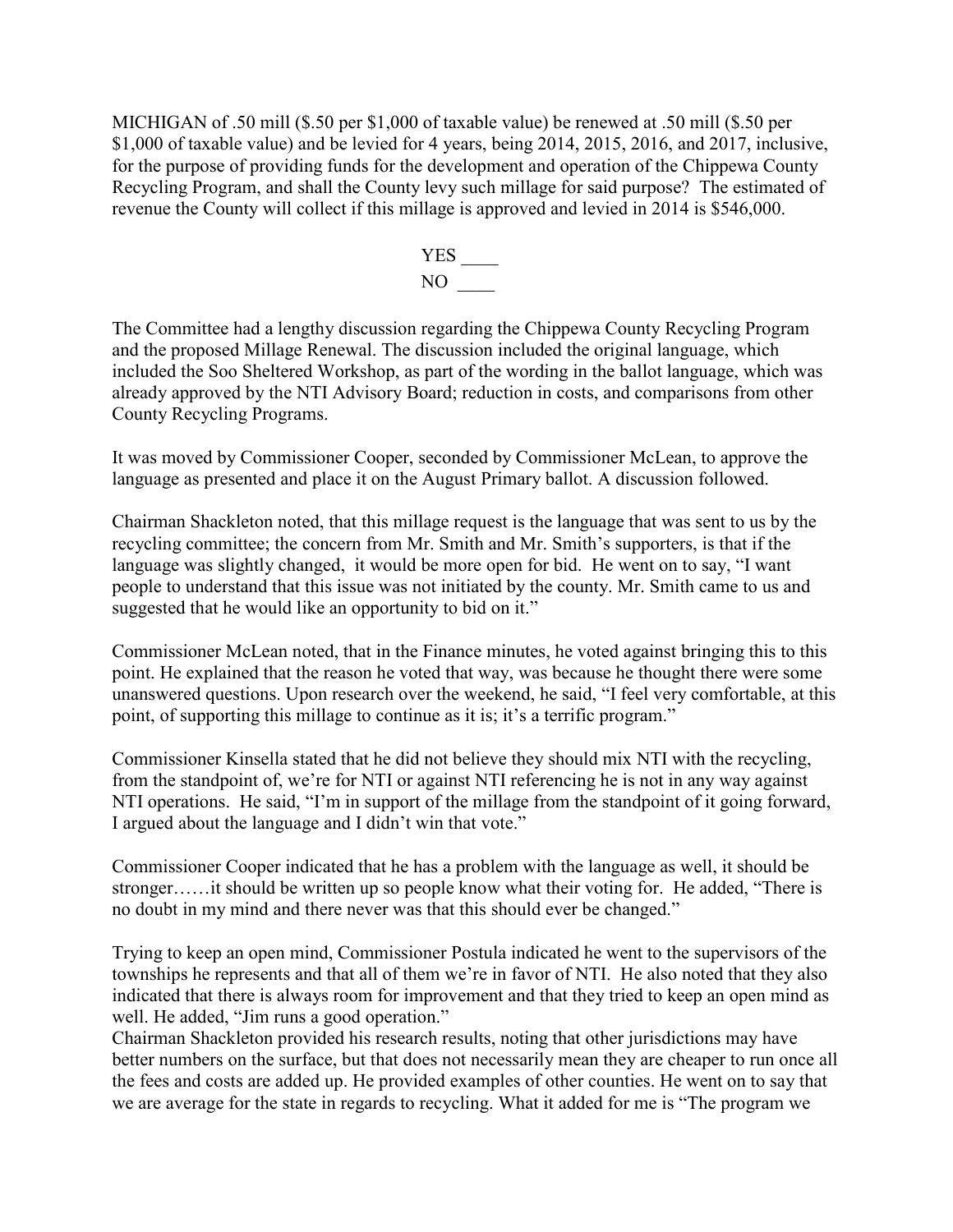have here is a pretty good program, in fact one of the better programs, and is not out of line of what we're paying to support it. I am 100% supportive of it staying with NTI; if townships have concerns about their trailers they should talk to Mr. DeTour and he will work with you on it."

Chairman Shackleton further noted that they have motion to approve ballot language as it is on the floor.

On a voice vote, the motion carried.

Commissioner Cooper stated, that he believed that when the voters go the polls, they should have some clarity as to what their voting for. Having said that, he stated that he would like to make a motion that we authorize the administrator to negotiate a 4- year contract to coincide with the terms of the millage with Northern Transition to provide recycling services for Chippewa County. This was seconded by Commissioner McLean. A discussion followed.

On a voice vote, the motion carried with Commissioner Kinsella voting Nay.

Chairman Shackleton moved for a five minute recess at 5:41 p.m. and thanked everyone for attending.

Chairman Shackleton announced the Board was back in session at 5:48 p.m. He called onto Commissioner Cooper to proceed with his Finance Claims and Accounts report.

## **Vital Records**

The Committee reviewed the survey of fees charged by the County Clerk's, and the request from County Clerk Cathy Maleport, to increase the fees effective May 1, 2014, for first copy of vital records to \$10.00 from \$8.00; and expedited marriage licenses to \$20.00 from the current \$5.00.

It was moved by Commissioner Cooper, seconded by Commissioner Postula, to approve the new vital records fees in the Clerk's Office to \$10.00 for the first copy and \$20.00 for an expedited marriage license, effective May 1, 2014. On a voice vote, the motion carried.

#### **2014 Survey and Remonumentation Grant**

The Committee reviewed the 2014 Survey and Remonumentation Grant in the amount of \$163,712, of which the County has budgeted \$15,000; the documentation also includes \$17,200 for the Program Administrator; \$46,200 for Rogers Land Surveying to complete 33 corners; \$93,800 for Northwoods Land Surveying to complete 67 corners, and agreement for Peer Review Surveyor's, to receive \$800 per meeting, as follows: Jeff Davis, Neil Hill, Erik Lewicki, Larry Rogers, Keith Waters and Lawrence Weinreis – all the documents need to be approved and authorized for signature by the Committee.

It was moved by Commissioner Cooper, supported by Commissioner Postula, to approve and authorize signatures on the 2014 Survey and Remonumentation Grant for \$163,712. On a voice vote, the motion carried.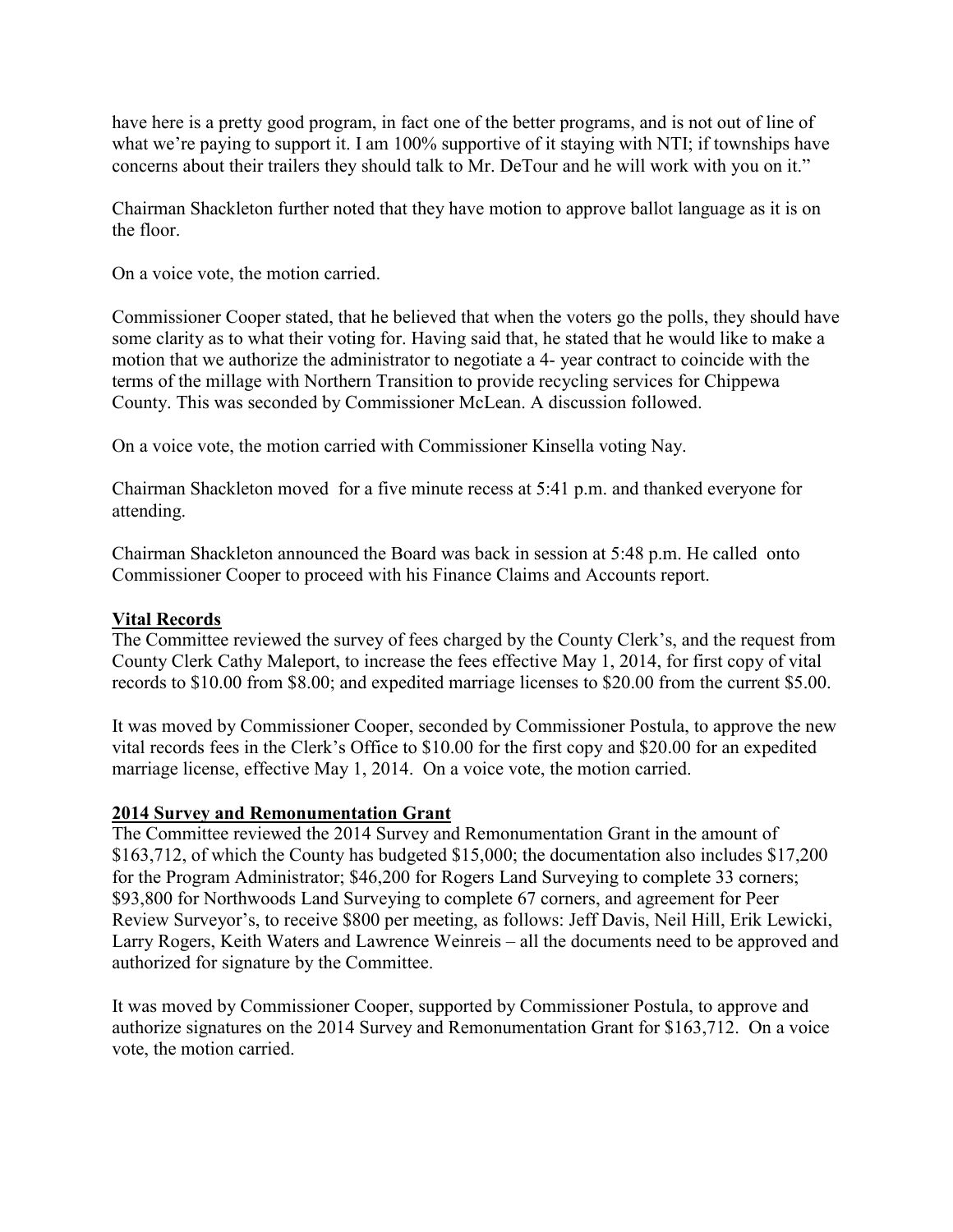It was moved by Commissioner Cooper, seconded by Commissioner McLean, to approve the Program Administrator contract in the amount \$17,200 for Northwoods Land Surveying. On a voice vote, the motion carried.

It was moved by Commissioner Cooper, seconded by Commissioner Kinsella, to approve two Monumentation contracts one for \$46,200 for 33 corners to Rogers Land Surveying and another for \$93,800 for 67 corners to Northwoods Land Surveying. On a voice vote, the motion carried.

It was moved by Commissioner Cooper, seconded by Commissioner Postula, to approve the Peer Review Surveyor agreements at \$800 per meeting for the following Surveyors: Jeff David, Neil Hill, Erik Lewicki, Larry Rogers, Keith Waters and Lawrence Weinreis. On a voice vote, the motion carried.

# **IPAD Purchase Approval – Animal Shelter purchase from Fund 285.**

The Committee reviewed a request from the Animal Shelter to purchase an IPAD from Fund 285 (Donations) so that the Animal Control Officers can utilize two apps customized for License Notices and Compliances notices, in an effort to go paperless. The cost of the IPAD is approximately \$399, with an additional monthly cost for the program of \$20.00 per month.

It was moved by Commissioner Cooper, seconded by Commissioner Kinsella, to approve the purchase of an IPAD from Fund 285, to utilize the License and Compliances Notices for the Animal Control Office, and the program cost of \$20.00 per month. Commissioner McLean expressed his appreciation of the efforts made by the people at the Animal Shelter/Holly Henderson in developing this app. On a voice vote, the motion CARRIED.

# **VantagePointe Financial Group – Plan Document - Approval**

The Committee received VantagePoint Plan Document, the newest 457 Plan available to the employees of Chippewa County, to utilize for retirement purposes. This an employee only funded retirement plan.

It was moved by Commissioner Cooper, seconded by Commissioner Postula, to approve and authorize VantagePointe Financial Group's Plan Document, as a Chippewa County 457 Plan, for employees to utilize, if they so choose. On a voice vote, the motion carried.

# **Inmate Medical and Rx Insurance Renewal – BC/BS - Approval**

The Committee received a copy of the renewal Administrative Services Contract (ASC) for the term of July 2014 through June 2015, with Blue Cross Blue Shield. It was noted that the Administrative Fees would not increase and still be at the 11% per contract. Last year Employee Benefits researched available savings and none were available.

It was moved by Commissioner Cooper, seconded by Commissioner Kinsella, to approve Blue Cross Blue Shield Administrative Services Contract for Chippewa County Inmates for a term of July 2014 through June 2015, with an Administrative Fee of 11.00%. On a voice vote, the motion carried.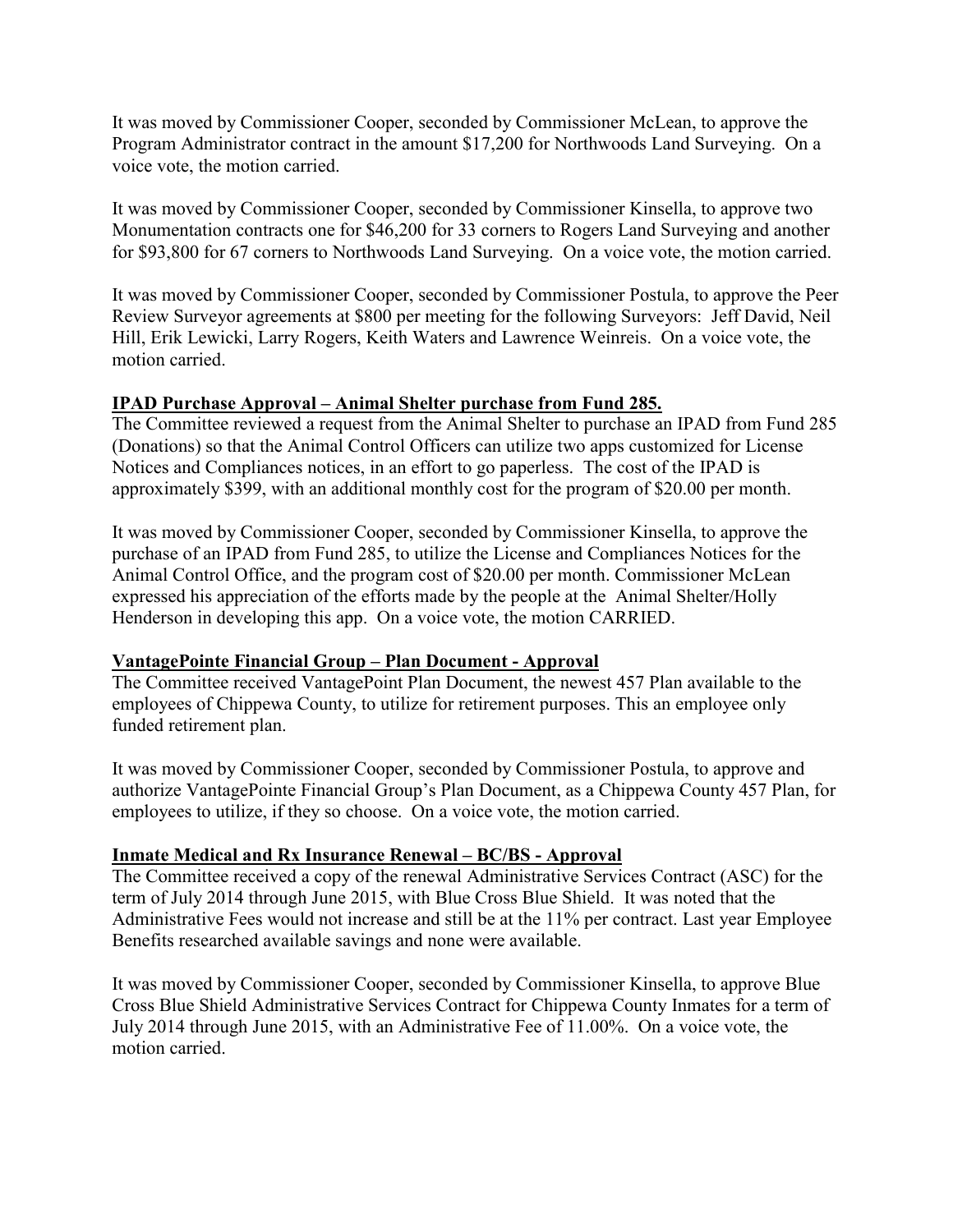## **Prosecutor Request from Personnel to Hire an Assistant Prosecutor**

The Committee reviewed the information from the Personnel Committee meeting held on March 18th, as follows: The Prosecutor informed the Committee that he had notified DHS that he no longer could provide service to them. Chris Stabile informed the Committee that he would have to contract the services out at \$60.00 per hour or at a minimum of \$50,000.00 per year. Mr. Stabile stated that the close ties with the Prosecutor only made sense for him to contract it out with the office rather than another attorney. Mr. Peppler suggested he could use the 50k to supplement an 85k a year prosecutor, bringing the County's portion to approx. thirty to thirty five thousand a year. In addition, Mr. Peppler said, with the extra hours he would be able to work on a drug court and an imaging system. The Prosecutor also noted if revenues did not make 50k a year, he would eliminate the position. Also there would be monthly billings and some months may be low and others high. The committee was very complimentary of the thought the Prosecutor had put into the idea and thought it worthwhile*.* Committee discussion ensued.

It was moved by Commissioner McLean, seconded by Commissioner Postula, to follow the motion from Personnel, to approve the Prosecutor to hire a new assistant Prosecutor and to contract with DHS to provide a minimal of \$50, 000 per year for the position, with the County paying the rest of the salary and fringes. The new assistant would leave time for the Prosecutor's Office to continue with DHS cases, a drug court and imaging and if the position did not get 50k from DHS per year, the position would be eliminated.

 Chairman Shackleton addressed his concerns regarding independent research as opposed to a group advocating one position or another. A discussion continued.

On a voice vote the motion carried with Commissioner Cooper voting Nay.

#### **Approve New Policy 314 – OPEB Health Care Retirement Vehicle Annual Funding Policy**

The Committee review Policy 314, pursuant to the Board of Commissioners decision on December 16, 2013, to establish the OPEB Health Care Retirement Vehicle, and following the Special Finance meeting held on March 13th. The Policy is intended to provide the County Board of Commissioners with guidance regarding the OPEB Health Care Retirement Fund, and to ensure that Chippewa County's future contributions to the OPEB Health Care Retirement Vehicle meet current and future liabilities, for those employees, who are eligible for Retiree Health Care.

It was moved by Commissioner Cooper, seconded by Commissioner McLean, to approve Policy 314 – OPEB Health Care Retirement Vehicle Annual Funding, as amended, including a Chair (County Treasurer) for the Investment Committee and to include an annual meeting obligation, at a minimum. On a voice vote, the motion carried. **(See attached)**

# **Sheriff's Department Duty Firearms – Bid Summary - Approval**

The Sheriff's Department Duty Firearms RFQ received one bid timely, from C.M.P. – with the twenty-four models coming in at \$409 each.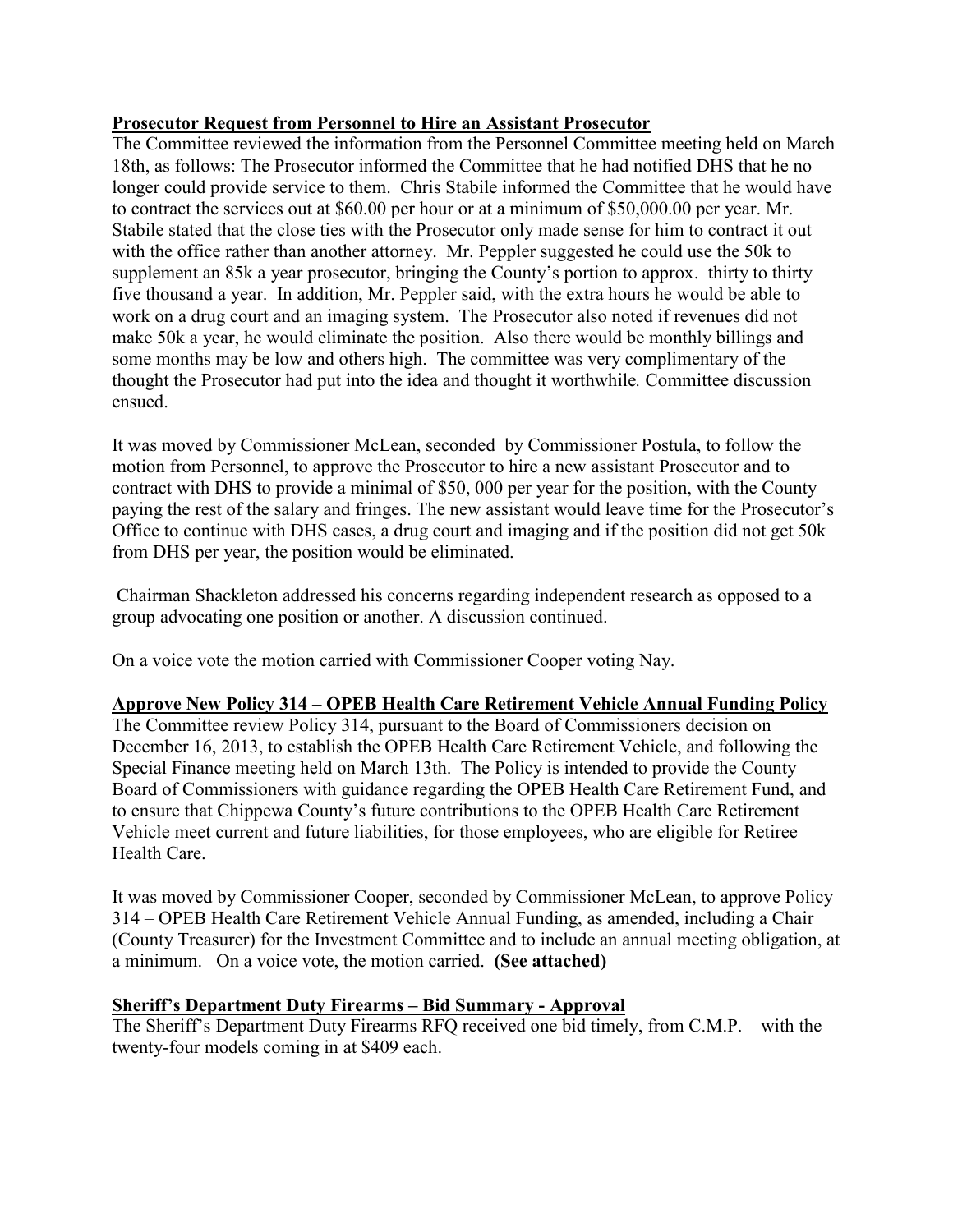It was moved by Commission Cooper, seconded d by Commissioner Postula, to approve the bid from C.M.P. to purchase twenty-four (24) firearms for the Sheriff's Department, at a price not to exceed \$9,816 or \$409 per firearm. On a voice vote, the motion carried.

# **Approval to Release – RFB – 17 Desktop Computers**

The RFB was presented for release to purchase seventeen (17) Desktop Computers.

It was moved by Commission Cooper, supported by Commissioner Kinsella, to approve the RFB release to purchase seventeen (17) Desktop Computers. On a voice vote, the motion carried.

# **Approval to release – RFQ – Elevator Maintenance Contract**

The Committee received and reviewed the RFQ for Elevator Maintenance Contracts to include the four County Elevators, three with a current expiration date of August 1, 2014 and one expiring April 1, 2015. The maintenance contract will cover the quarterly and annual Fire Services Test and the 3-Year Hydraulic Load Test.

It was moved by Commissioner Cooper seconded by Commissioner McLean, to approve the release of the RFQ for Elevator Maintenance on the County's four elevators, as amended. On a voice vote, the motion carried.

# **FINANCE**

# **Claims and Accounts**

The Committee reviewed the bills and payroll presented for approval.

It was moved by Commissioner Cooper, seconded by Commissioner Kinsella, to recommend the approval of the general claims totaling \$304,695.53, other fund claims of \$519,539.31, payroll of \$435,259.24, Health Department claims of \$504,264.73 and total claims \$1,763,758.81 and vouchers H-1 through H-296. On a voice vote, the motion CARRIED.

It was moved by Commissioner Cooper, seconded by Commissioner Postula, to approve the FOPLC Union contract with the following changes:

# **Article 1: Change to Fraternal Order of Police Labor Council**

**Article 8: Change Union Security language**

**Section 1. Union Membership. Upon completion of 30 days of employment, membership in the Union or compliance with payment of representation fees shall be completely voluntary, in accordance with MCL 423.210. If an employee voluntarily elects to submit a dues deduction form, the Employer agrees to deduct Union dues or Union service fees to become effective the second payday of the month, following the employee's successful completion of 30 days of employment.** 

**Section 2: Open Shop. The Employer agrees to deduct dues from the salary of each individual employee in the bargaining unit who voluntarily becomes a member or who voluntarily authorizes the payment of representation fees, subject to all of the following conditions:**

**a. The Union shall obtain from those employees who voluntarily agree to become**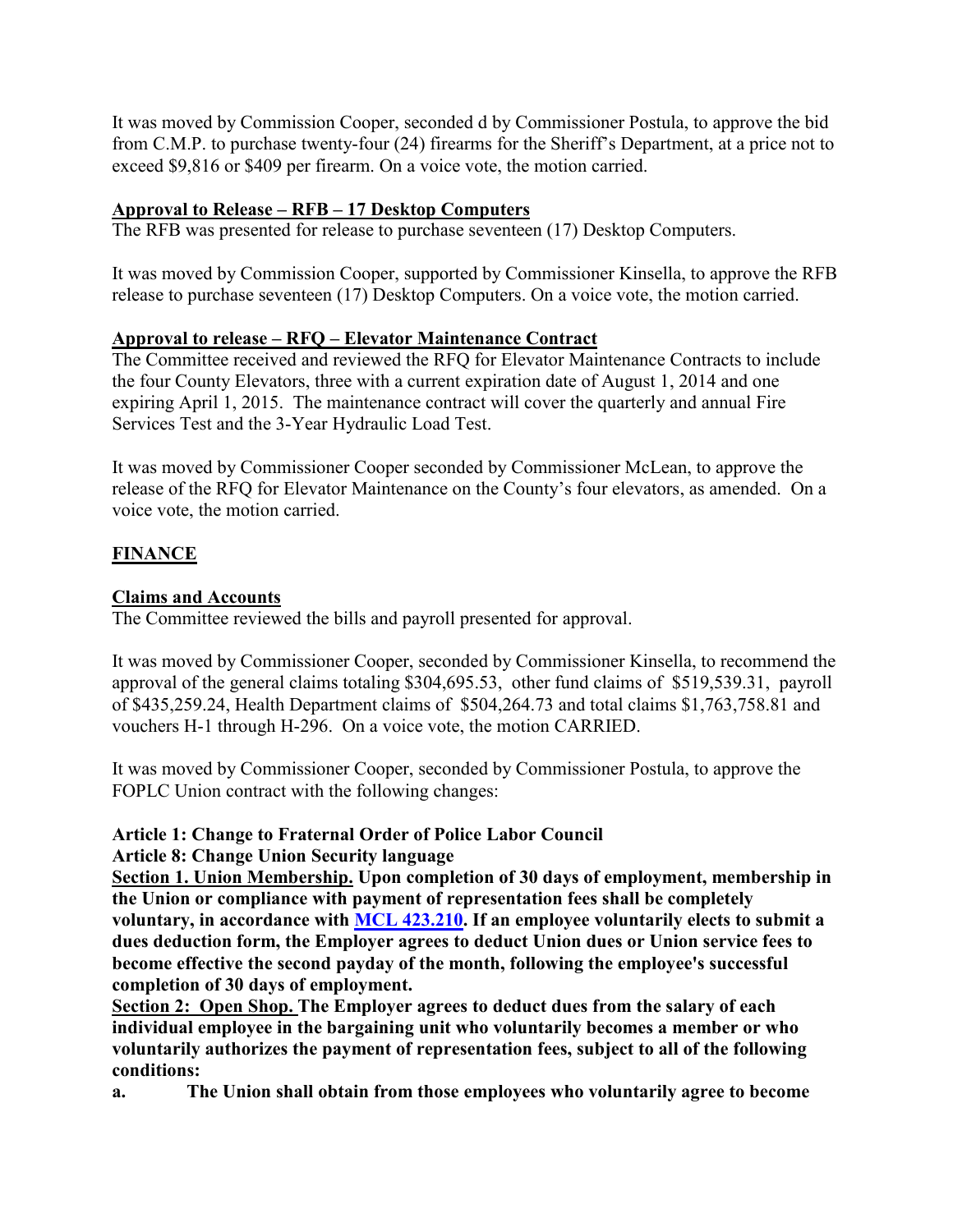**members or voluntarily agree to remit representation fees a completed authorization form which shall conform to the respective state and federal law(s) concerning that subject. The Union shall furnish the forms.** 

**b. Check-off authorization forms shall be filed with the Employer's Director of Human Resources, who may return any incomplete or incorrectly completed form to the Financial Secretary of the local Union, and no check-off shall be made until such deficiency is corrected. Once the deficiency is corrected, the total amount due shall be deducted and forwarded to the Union at the address of:**

**The Fraternal Order of Police Labor Council**

**c/of Post Office Box 71527**

**Madison Heights, Michigan 48071-0527**

 **It is the responsibility of the Labor Council to promptly notify the Director of Human Resources of any change in address for forwarding payments. The parties, by mutual agreement through a letter of understanding, may also agree to electronic transfer of dues payments, if such a method is available.** 

**c. The Employer shall only check-off obligations which come due at the time of check-off, and will make check-off deductions only if the employee has enough pay due to cover such obligation. The Employer is not responsible for refund to the employee if he/she has duplicated a check-off deduction by direct payment to the FOP Labor Council.**

**d. The Employer's remittance shall be deemed correct if the Union does not give written notice to the Human Resources Director within two calendar weeks after remittance is transmitted of its belief, with reason(s) stated therefore, that the remittance is incorrect.**

**e. The Union shall provide at least 30 days written notice to the Human Resources Director of the amount of Union dues and representation fees to be deducted from the wages of employees in accordance with this Article. Any changes in the amounts determined will also be provided to the Human Resources Director at least 30 days prior to its implementation.**

**f. The Union agrees to defend, indemnify and save the Employer harmless against any and all claims, suits, or other forms of liability arising out of its deduction from an employee's pay of Union dues, or representation fees or in reliance upon any list, notice, certification or authorization furnished under this Article. The Union assumes full responsibility for the disposition of the deductions so made once they have been sent to the Union.**

**g. It is the express intent of the Employers and the Union to follow the law as enacted in 2012 PA 349, at MCL 423.209 and MCL 423.210. However, if during the term of this Agreement, 2012 PA 349 is amended or repealed by legislative enactment, the parties agree to abide by the amended or superseded Act.** 

**Article 18: Section 1 – Change to 96 hours per rolling calendar.**

**Article 19 – Section 2 – B – Change to Community Blue 2 (CB3) & as of date of this contract new employees will pay 20% of the health care premium. CB3 is the same as the AFSCME union and NON-Union employees.**

**Article 19 – Section 11**

**Effective Effective Effective Effective**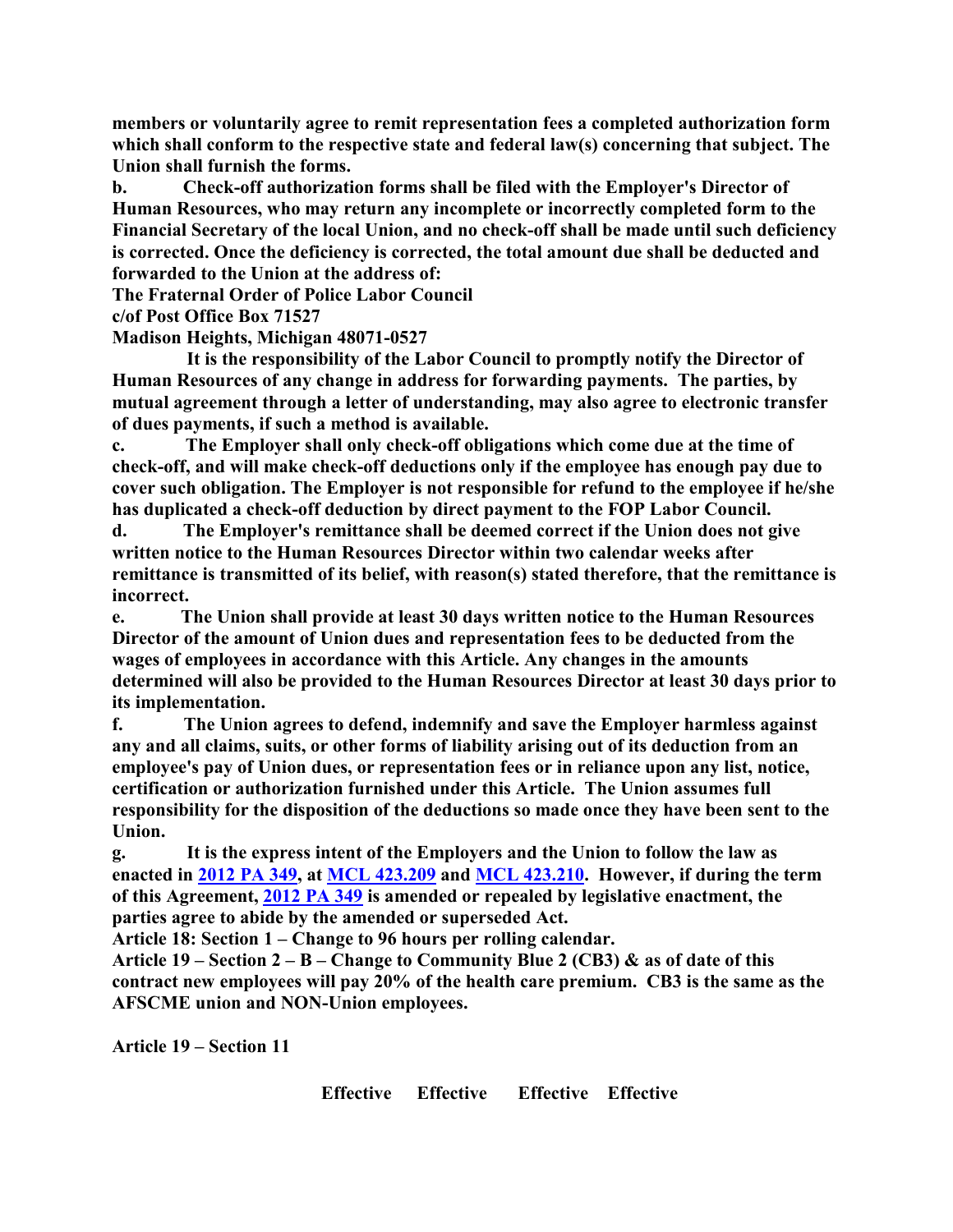| <b>Classification:</b> |              | 4/15/2014 | 1/1/2015 | 1/1/2016 | 1/1/2017 |
|------------------------|--------------|-----------|----------|----------|----------|
| Sergeant               |              | \$21.43   | \$22.07  | \$22.07  | \$22.07  |
| Corporal               |              | 20.60     | 21.22    | 21.22    | 21.22    |
| <b>Deputy</b>          | 3 year 19.75 |           | 20.34    | 20.34    | 20.34    |
|                        | 2 year 19.52 |           | 20.11    | 20.11    | 20.11    |
|                        | 1 year 19.36 |           | 19.94    | 19.94    | 19.94    |
|                        | <b>Start</b> | 17.68     | 18.21    | 18.21    | 18.21    |

**\*Wages are 1% for fiscal 2014 and 3% for fiscal 2015, with zero for 2016 and zero for fiscal 2017; however, the union will have the option to give notice of negotiations for a wage re-opener on or after July 1st, 2016 for years 2016 and 2017.**

**Article 21 – Section 4 – Change to effective April 15, 2014 and remain in effective until December 31, 2017.**

On a voice vote, the motion carried.

It was moved by Commissioner Cooper, seconded by Commissioner Postula, that the Finance Claims and Accounts meeting minutes of April 10, 2014 be accepted as presented. On a voice vote, the motion carried.

#### **Standing Committee Reports:**

#### **Finance, Claims and Accounts Committee**

Commissioner Cooper – Workshop March 13, 2014

It was moved by Commissioner Cooper, seconded by Commissioner Kinsella, that the minutes of the special meeting of Finance Claims and Accounts held on March 13, 2014 be accepted as presented. On a voice vote, the motion carried.

# **Personnel/Equalization/Health and Social Services Committee Meeting Minutes**

March 18th, 2014 ~ Chair Commissioner Kinsella

#### **Agenda Items**

#### **Probate Court Job Descriptions**

New job descriptions were presented for Probate Court Register/Court Recorder and Probate Register/CEO. Judge Church notified the Committee that the new job descriptions fit the jobs better with actual day to day practices.

It was moved by Commissioner Kinsella, seconded by Commissioner McLean, to approve the new job positions for the Probate Court Register/Court Recorder and Probate Register/CEO as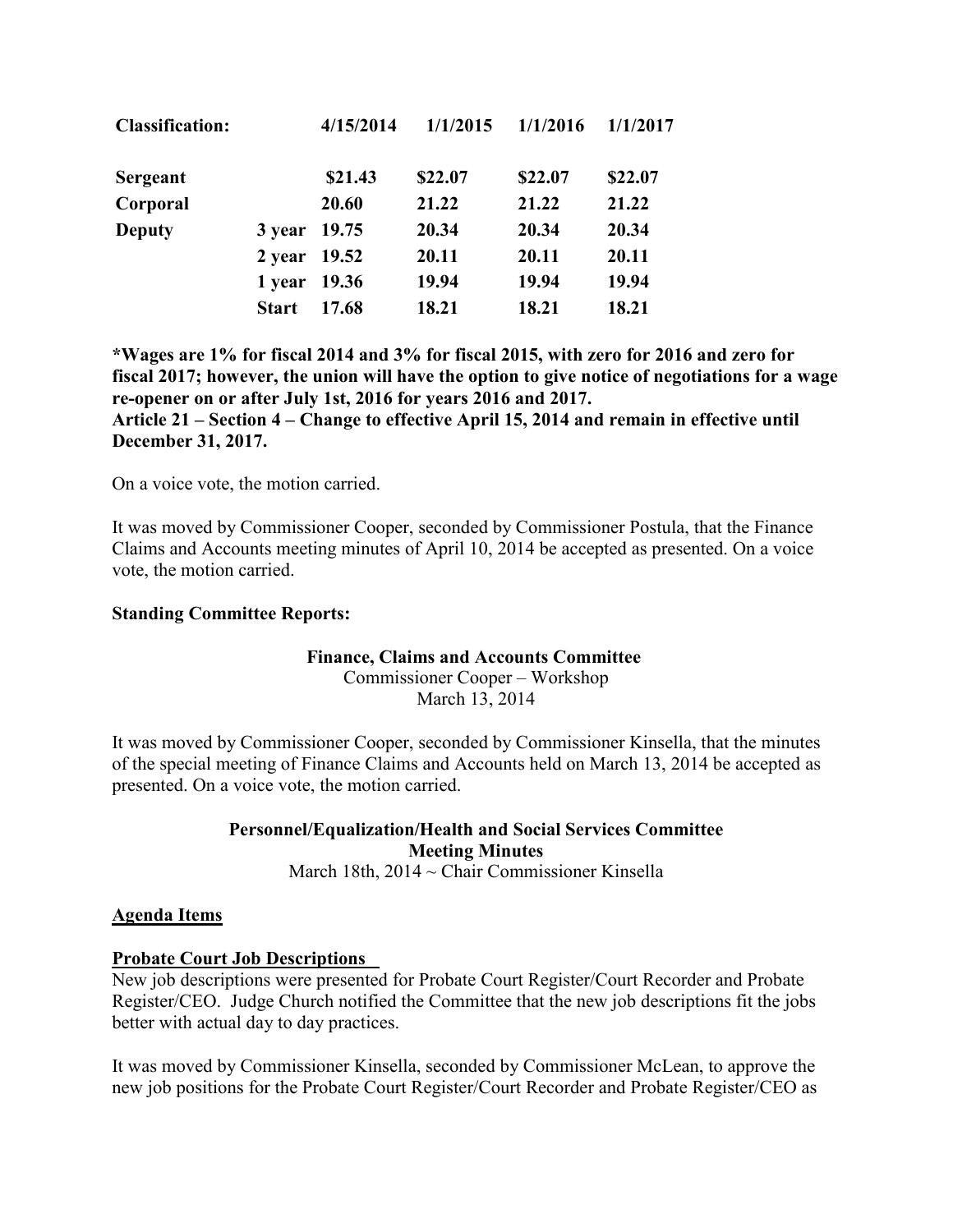requested by Judge Church. A discussion followed noting that it was agreed that there were no subsequent pay increases. On a voice vote, the motion carried.

## **Circuit Court Personnel Request**

Mr. German noted that Marcy Smith was resigning and had submitted her letter. Judge Lambros submitted a letter to hire Stephanie Bumstead to replace her and said the new position in the FOC would need to be advertised.

It was moved by Commissioner Kinsella, seconded by Commissioner Postula, to accept the resignation letter of Marcy Smith. On a voice vote, the motion carried.

It was moved by Commissioner Kinsella, supported by Commissioner McLean, to replace Marcy Smith with Stephanie Bumstead as the Circuit Court Recorder. On a voice vote, the motion CARRIED.

## **Constitution Family Day**

Administrator German noted that 4H and the League of Women voters had requested an evening at the Courthouse in which families and local youth would tour the building after hours and different Department Heads would explain their jobs. The evening would be September 17th and participation by staff would be voluntary.

It was moved by Commissioner Kinsella, seconded by Commissioner Postula, to support the Constitution Family Day on behalf of Chippewa County. On a voice vote, the motion carried.

It was moved by Commissioner Kinsella, seconded by Commissioner McLean, to accept the minutes of Personnel/Equalization/Health and Social Services meeting of March 18, 2014 be accepted as presented.

On a voice vote, the motion carried.

COUNTY BOARD OF COMMISSIONERS PERSONNEL, EQUALIZATION AND APPORTIONMENT/TRANSPORTATION/HEALTH AND SOCIAL SERVICES COMMITTEE April 9, 2014 ~ Chair Commissioner Kinsella

# **Agenda Item: 2014 County Equalized Values.**

Equalization Director Kennedy and Appraiser Kathy Loup reviewed the process of arriving at equalized values, including land value, economic condition factor, 34 appraisal, and 15 sales studies, the assessor and boards of review function in the process, and ultimately the role of the county and state in establishing equalized value.

Ms. Kennedy went on to present the 2014 County Equalized Values. The total 2014 Equalized Value for the county is \$1,330,106,620 (see page 1 of Equalization Report).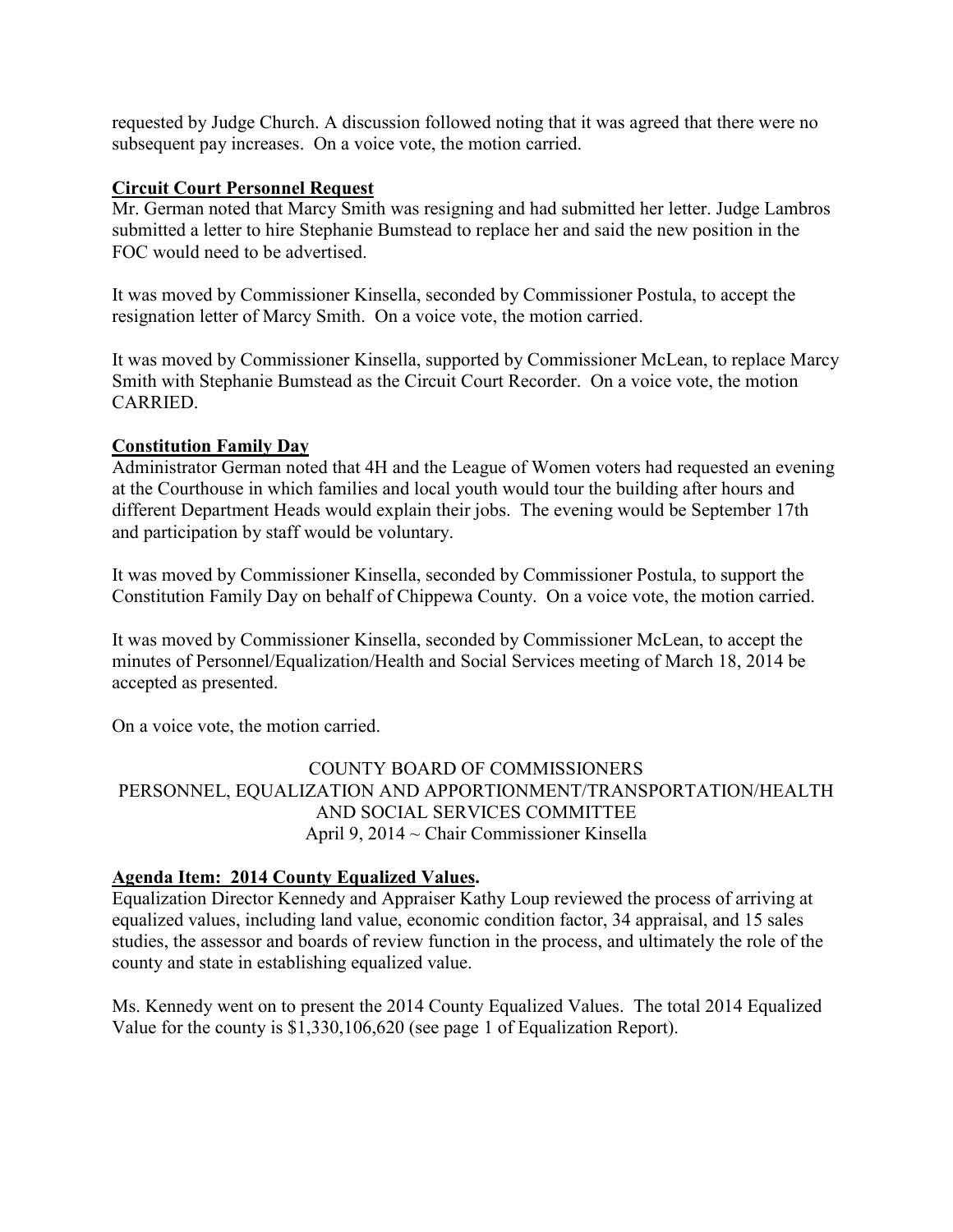She explained that the values presented on the report are the basis for completing the State required forms, which must be completed and sent to the State, before the end of April. The equalization process and the valuations presented were discussed in detail.

It was moved by Commissioner Kinsella, seconded by Commissioner Postula, that the equalized values as presented by Equalization Director Kennedy be adopted, as reported, and that all state required forms regarding same be completed and filed, as required by statute.

On a voice vote, the motion carried.

# **Agenda Item: Tentative 2014 Tentative Taxable Values:**

As an informational item, Equalization Director Kennedy also presented the tentative 2014 tentative taxable values and explained the capped value formula as it relates to taxable values. It was explained that the county's projected tentative taxable value is \$1,086,567,654 which is a projected decrease of \$3,776,305 and, while there were increases due to new construction and uncapped transfers that occurred in 2013, the decreases are due to the newly enacted and authorized exemptions for properties moving into special taxation categories, our disabled veterans, certain commercial and industrial personal property together with market adjustments in the commercial class in the city. The final taxable values for the county will be calculated in May, after preliminary State equalization occurs and after all of the homestead/qualified ag/qualified forest exemption information has been provided by the local assessors. Once those taxable values are finalized, all of the Headlee calculations will be made by the director, and the county's operating millage, after a truth in taxation public hearing is held, will be determined by the County Board. The 2014 tentative DNR/PILT taxable values show an increase of \$587,466 over the 2013 values. It was noted that the DNR/PILT properties pay taxes at same rate as other qualified agricultural properties.

It was moved by Commissioner Kinsella, seconded by Commissioner McLean, that the taxable value information presented be accepted into the minutes. A discussion followed.

On a voice vote, the motion was carried.

# **Agenda Item: 2014 Truth in Taxation Public Hearing**

Director Kennedy reviewed the process of establishing the County's operating millage rates, the time table involved, and the necessity of holding a Truth in Taxation Public Hearing, at the June meeting of the County Board of Commissioners.

It was moved by Commissioner Kinsella, seconded by Commissioner Cooper, that the County's Truth in Taxation Public Hearing be held at its June 9, 2014 meeting, and that Director Kennedy, as soon as the necessary data is certified and compiled, will submit the pertinent information to the Administrator's Office and the Board so that the hearing may proceed, within the deadlines, established by law.

On a voice vote, the motion carried.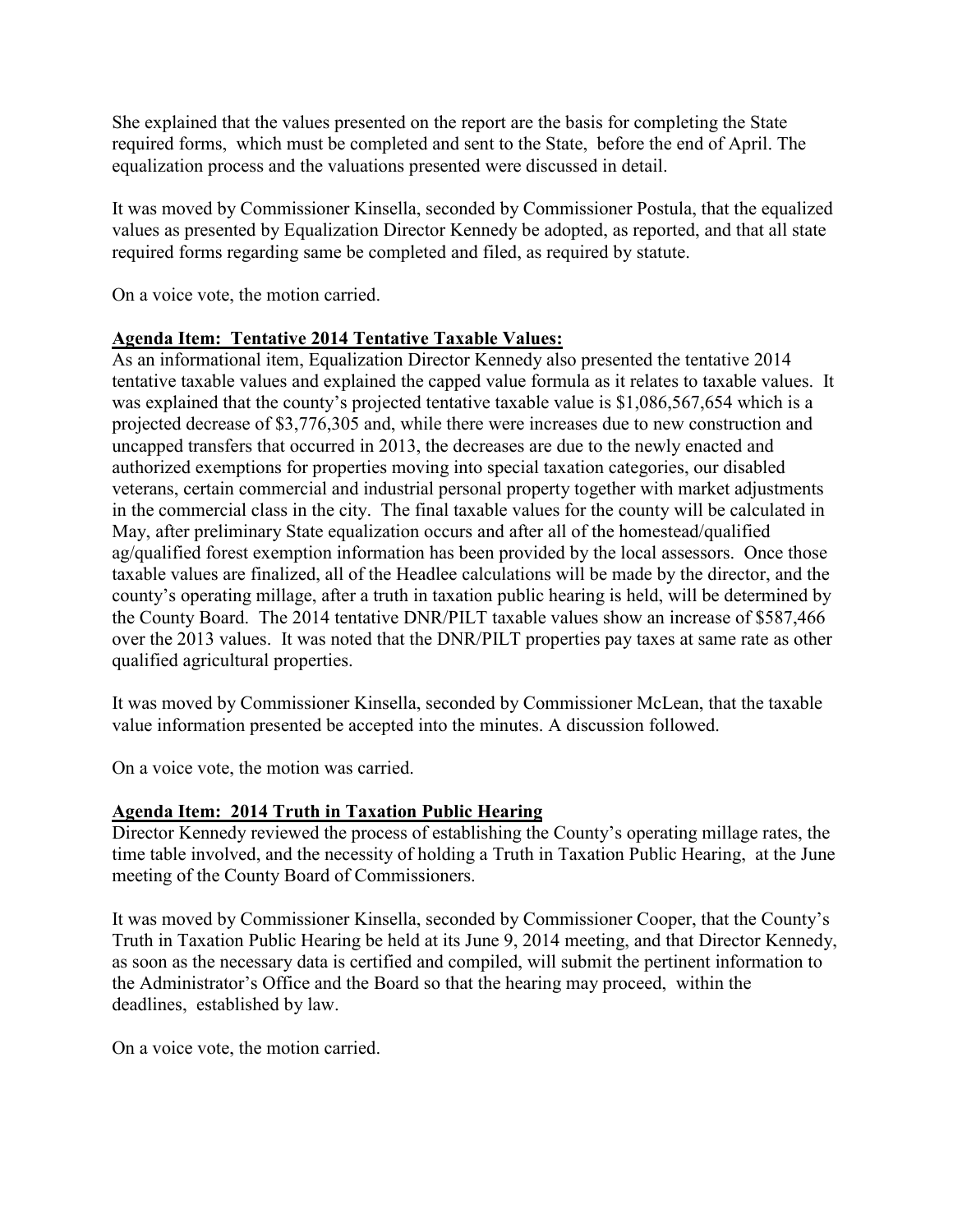## **Agenda Item: Other items of concern**

Equalization Director Kennedy explained that beginning with 2011, the continuing education requirements for certified personnel has increased to 30 hours in a three year period in addition to specific annual mandatory class requirements. And, while she did not have a schedule of those trainings yet, when the trainings are known staff will be scheduled for those trainings as well as others throughout the year as she determines is necessary and relevant to departmental functions.

It was moved by Commissioner Kinsella, seconded by Commissioner McLean, that should the need arise, and at the discretion of the Equalization Director, in order to accommodate attendance at continuing education classes, with advance notification of administration, the office may be closed during those periods.

On a voice vote, the motion carried.

Commissioner Kinsella complemented the entire Department for a job well done, adding Ms. Kennedy's job is a very complicated process that she and her staff go through, and just wanted to reemphasize the fact that the entire Commission is appreciative of the job she, and her staff do.

It was moved by Commissioner Kinsella, seconded by Commissioner Cooper, that the Personnel/Equalization/Health and Social Services Committee meeting minutes of March 18, 2014

be accepted as presented. On a voice vote, the motion carried.

It was moved by Commissioner Cooper, seconded by Commissioner McLean, to accept Resolution 14-08 as follows:

#### **RESOLUTION NO. 14-08**

# **Resolution Supporting and Approving Chippewa County Policy 314 OPEB Health Care Retirement Vehicle Annual Funding Policy**

Whereas, the Chippewa County Financial Management Policy No. 314 – OPEB Health Care Retirement Vehicle Annual Funding Policy has been reviewed by the Finance Committee; and

Whereas, the policy would provide an annual funding system for the OPEB Health Care Retirement Vehicle; and

Whereas, the policy provides a stable funding source for the County to ensure that future obligation are met for employees whom have Retiree Health Care coverage; and

NOW THEREFORE BE IT RESOLVED, that the Chippewa County Board of Commissioners does hereby offer support and approve the Chippewa County's Financial Management Policy No. 314 – OPEB Health Care Retirement Vehicle Annual Funding Policy.

# **A VOTE WAS TAKEN AS FOLLOWS**